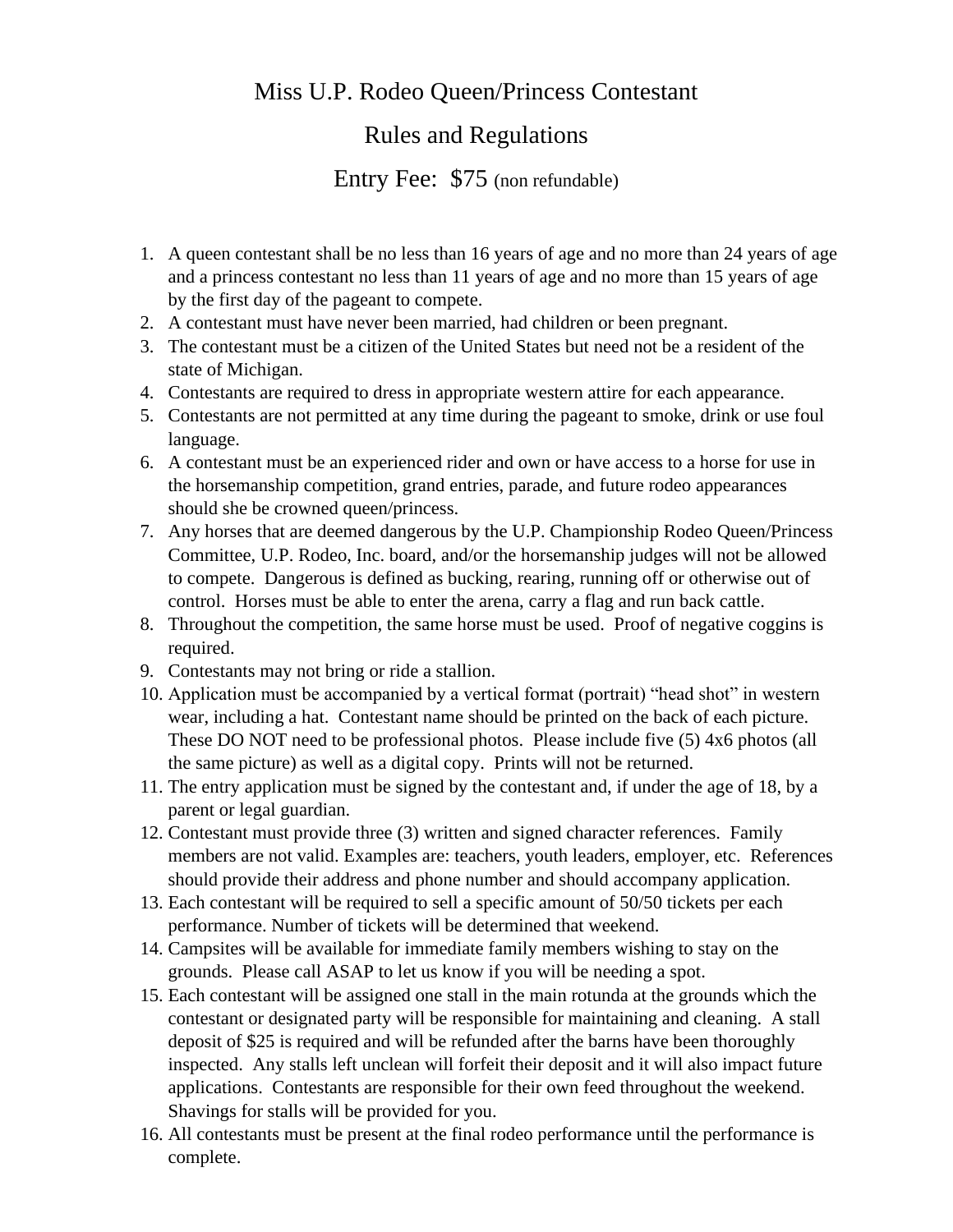- 17. Each contestant must have a sponsor or sponsors, but only one will be designated to be represented on the contestant's sash. Sashes will be provided by the U.P. Championship Rodeo.
- 18. All contestants will be given two (2) all-access wristband passes, one for contestant and one for handler. These wristbands must be worn at all times. Only those designated and wearing the wristbands will be permitted in the contestant/chute area.
- 19. Should a contestant's handler reflect poorly or do anything to misrepresent the U.P. Championship Rodeo, it will reflect on the contestant. Any conduct non-becoming of a contestant or handler will be reviewed by the U.P. Championship Rodeo Board and dismissal may be the end result.
- 20. At the U.P. Championship Rodeo, we realize the value of social media in today's society. It plays an important part in helping to promote our rodeo and that is why we would like to express the importance of always holding the rodeo and our contestants in a positive light. The role of a PRCA rodeo queen or princess is to help promote our PRCA rodeo and the sport in general. **ANY** degrading posts, photos or comments on any format of social media or defamation of the U.P. Championship Rodeo name or contestants' names in any way, will not be tolerated and may cause for expulsion from the competition or reign.
- 21. Contestants must be on time and prepared for all appearances.
- 22. Contestants are responsible for their own tack and other property while on the U.P. Championship Rodeo grounds. The U.P. Championship Rodeo is not liable for any lost or stolen property.
- 23. The judges are carefully selected and have been instructed to seek contestants exemplifying sincerity, integrity, intelligence, high moral standards, maturity, public speaking skills, horsemanship ability, and knowledge of rodeo, horse science and current events.
- 24. The judges reserve the right not to award a title to any or all participants who they feel are not deserving or qualified of being awarded Miss U.P. Rodeo Queen/Princess title.
- 25. As in all competition, there can be only one winner. Each of you are winners and enriched individuals participating. Please remember to practice good sportsmanship as this is a learning experience where you will attain skills that will benefit you for the rest of your lives. It is said that "it takes a greater person to be a gracious loser than to be a winner". Each contestant can do a lot to promote the great sport of rodeo and create further interest in the pageant regardless of their placing.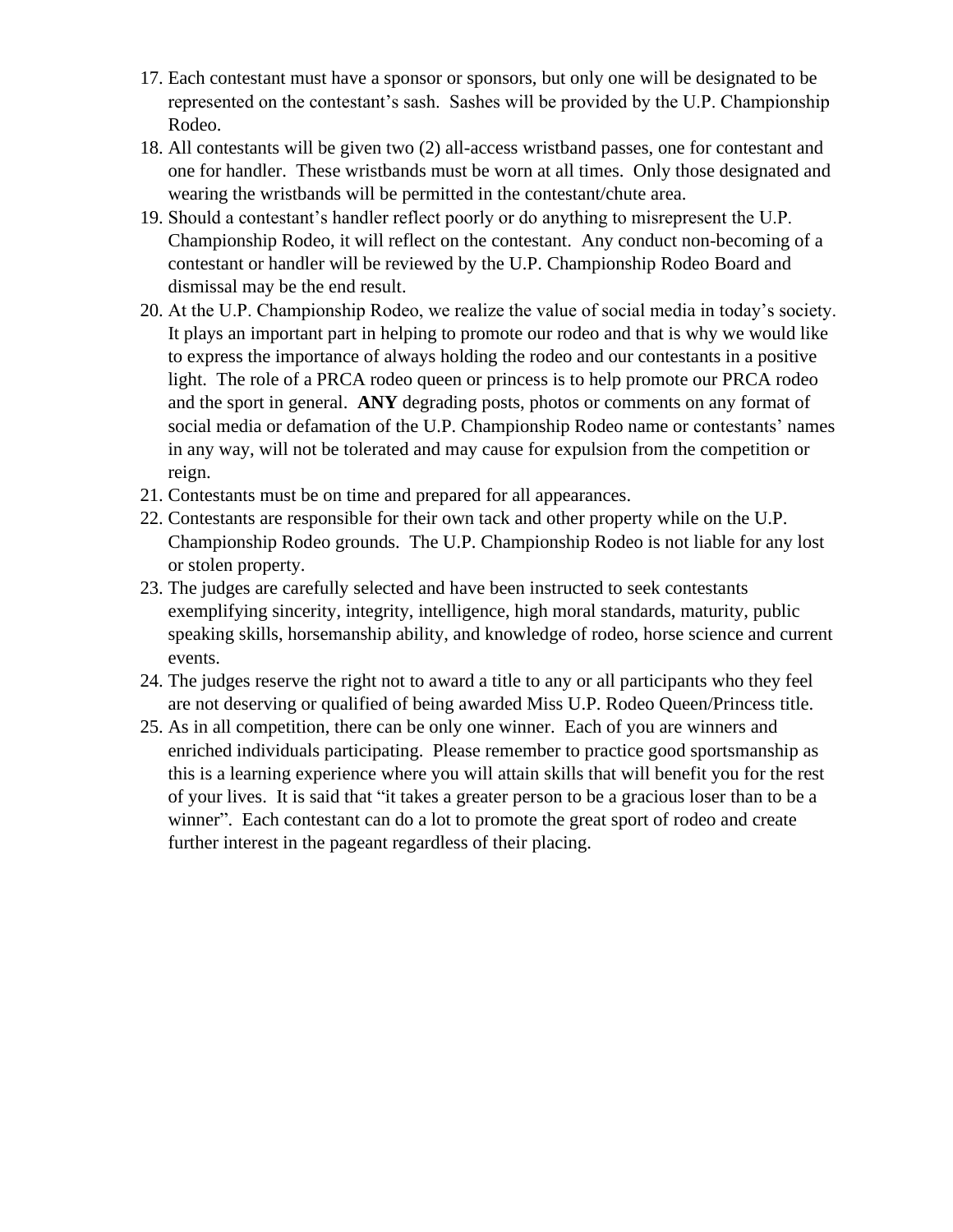## **Rodeo Queen/Princess**

## **Contest Details**

- 
- **a. Horsemanship d. Rodeo Knowledge**
- 
- 
- **b. Personality e. Personal Interviews**
- **c. Appearance f. Extemporaneous Questions**
- a. **Horsemanship**:
	- a. Each contestant will be judged on their horsemanship skills by performing a horsemanship pattern. This pattern will be given to contestants after receiving their signed application. Judges will conduct a brief interview following the completion of the horsemanship pattern. Questions may include knowledge of any equine related topic. Each contestant must abide by AQHA rules and regulations.
- b. **Personality**:
	- a. Contestants will be judged on personality during all appearances throughout the competition. Judges will be looking for a contestant who is sincere, has a positive attitude, and passion for promoting the sport of rodeo, as well as how they interact with the group.
- c. **Appearance**:
	- a. Through the competition, contestants will be judged on their appearance. Contestants should wear well-fitted western styled clothing that is clean, pressed and in good condition. Grooming of hair, nails, and makeup is also taken into consideration. Sleeveless or revealing clothing is not permissible. Sashes are to be worn at all times.
- d. **Rodeo Knowledge**:
	- a. Each contestant will be given a rodeo knowledge test. This test will be based on the history of the U.P. Championship Rodeo, rodeo events, and other general rodeo knowledge.
- e. **Personal Interviews**:
	- a. Judges will be conducting an interview with each contestant individually. The personal interviews will allow judges to distinguish the contestant's personality and the ability to converse. Questions for the personal interview may cover a wide variety of topics.
- f. **Extemporaneous Questions**:
	- a. During the "welcome dinner", contestants will be asked one current event question. On Friday, immediately following the modeling portion of the contest, each contestant will be asked an impromptu question as well as two extemporaneous questions related to the sport of rodeo, animal welfare, or rodeo related events.